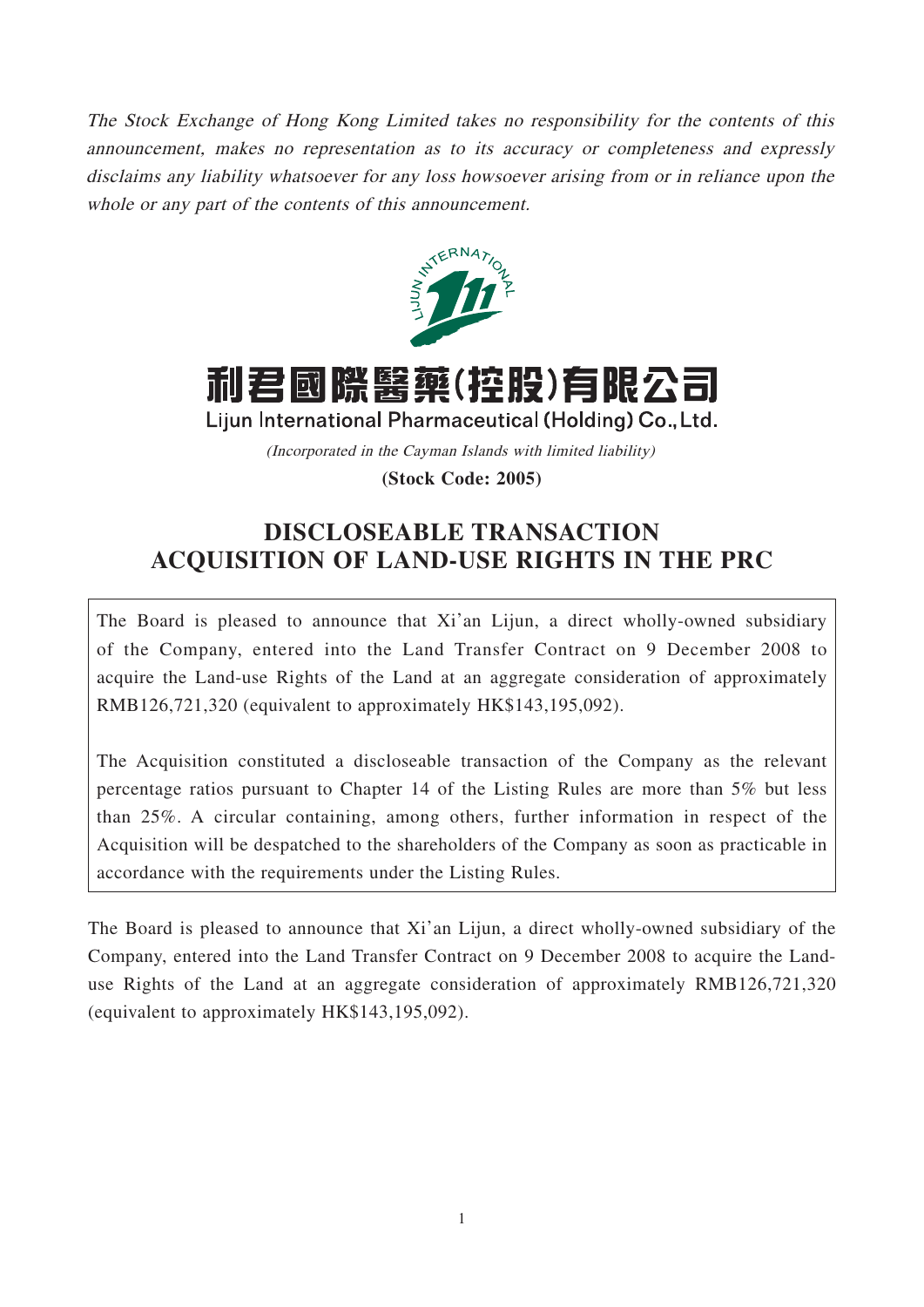## **LAND TRANSFER CONTRACT**

**Date:** 9 December 2008

**Vendor:** 利君集團有限責任公司 (Rejoy Group Limited Liability Company)

Save as Mr. Wu Qin, Mr. Xie Yunfeng and Mr. Bao Leyuan, all being executive Directors of the Company, are also directors of the Vendor, the Directors confirm that, to the best of their knowledge, information and belief having made all reasonable enquiry, the Vendor and its beneficial owners are Independent Third Parties.

**Purchaser:** Xi'an Lijun, a direct wholly-owned subsidiary of the Company

#### **Subject Matter**

The Land-use Rights of the Land which comprises four parcels of land with an aggregate area of approximately 180,256.73 square meters located at Han Cheng Nan Lu, Lian Hu Qu, Xi'an, PRC and Hong Guang Lu, Wang Si Zhen, Chang'an Qu, Xi'an, PRC for warehouse and industrial use.

#### **Consideration and Payment Terms**

The aggregate consideration for the Acquisition is approximately RMB126,721,320 (equivalent to approximately HK\$143,195,092) and is payable by the Purchaser in the following manners:

- (a) RMB50,000,000, representing 39.46% of the Consideration, shall be payable within 5 working days from the date the Land Transfer Contract takes effect; and
- (b) RMB76,721,320, representing the remainder of the Consideration, shall bear interest calculated at the bank lending rate during the corresponding period, and shall be payable together with interest before 30 June 2009 after the completion of transfer of Land-use Rights or change in ownership registration of the aforesaid land, and the title certificate is registered under the name of Xi'an Lijun.

The Acquisition will be financed by internal resources of the Group and /or banking facilities.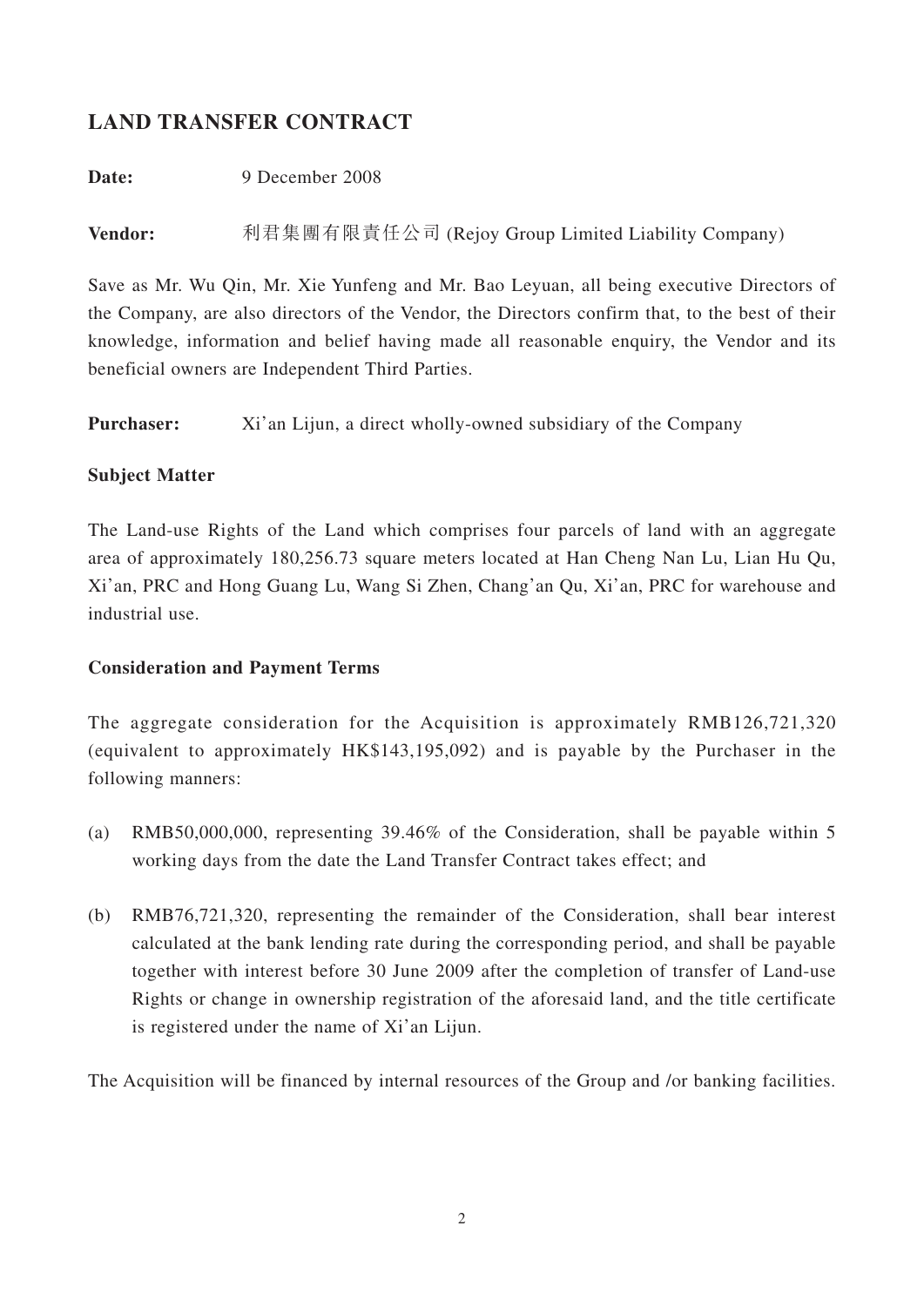The Consideration was arrived at after arms' length negotiation between the parties with reference to the valuation of the Land as at 31 December 2007 in the amount of RMB129,510,812 and after deducting the amortisation of land use right from January to November 2008 in the amount of RMB2,789,492. The Consideration also reflects the directions given by National Asset Supervisory Management Committee of Xi'an People's Government in the "Approval in relation to the adjustment to the consideration of land transfer" (XiGuoZhiFa [2008]390) issued on 5 December 2008.

#### **Completion**

The Land Transfer Contract will take effect after signing by the parties and upon issuance of the property right transfer certificate by the Xian Equity Exchange (西安產權交易中心).

Completion of the Acquisition shall take place within 15 days from the date the Land Transfer Contract takes effect. The Vendor shall deliver the relevant certificates in respect of the Landuse Rights to the Purchaser at completion.

## **REASONS FOR AND BENEFITS OF THE ACQUISITION**

The Group is one of the leading pharmaceutical manufacturers in the PRC. The Group is principally engaged in the research, development, manufacture and sale of a wide range of pharmaceutical products, including antibiotics, intravenous infusion solution, non-antibiotics finished medicines, bulk pharmaceuticals and OTC and healthcare products.

Part of the Land with an aggregate area of 113,768 square meters has been leased by the Vendor to Xi'an Lijun under a tenancy agreement dated 1 January 2008 for a term of 3 years from 1 January 2008 to 31 December 2010 at a monthly rental of RMB455,072 for the usage of production, warehouse and office. Pursuant to the Land Transfer Contract, both the Vendor and Xi'an Lijun agreed that the tenancy agreement will be terminated on 30 November 2008.

The Directors consider the Acquisition provides a good opportunity for the Group to acquire the Land-use Rights at a reasonable price and to continue its use of the Land to expand the Group's production scale, thus enabling the Group to broaden the earning base of its business and avoid any increase in rental expenses from leasing of the Land in the long run.

The Directors (including the independent non-executive Directors) consider that the terms of the Acquisition under the Land Transfer Contract are fair and reasonable and in the interest of the Company and its shareholders as a whole.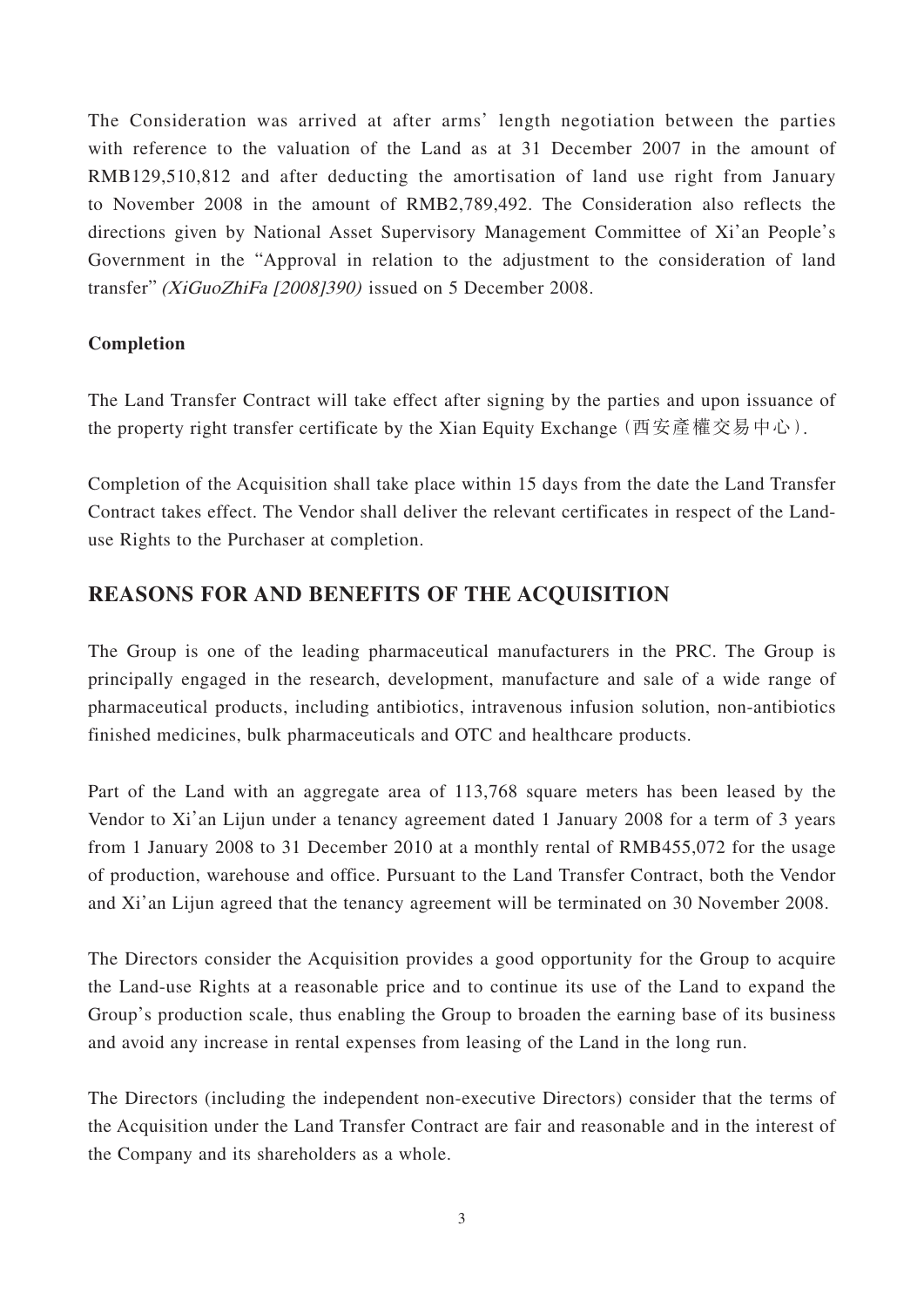## **INFORMATION ON THE VENDOR**

The Vendor is a company established in the PRC with limited liability and is 100% owned by Shaanxi Pharmaceutical Company(陝西省醫藥總公司), a state-owned enterprise under the direct supervision of the Shaanxi Provincial Government(陝西省人民政府).

The Vendor is an investment holding company which has three principal subsidiaries as at the date of this announcement, including Shaanxi Xi'an Pharmaceutical Factory(陝西西 安製藥廠), Xi'an Rejoy Medicine Co., Ltd.(西安利君醫藥有限責任公司)and Shaanxi Lijun Modern Chinese Medicine Co., Ltd. (陝西利君現代中藥有限公司), all of which are principally engaged in pharmaceutical business.

### **GENERAL**

The Acquisition constituted a discloseable transaction of the Company as the relevant percentage ratios pursuant to Chapter 14 of the Listing Rules are more than 5% but less than 25%. A circular containing, among others, further information in respect of the Acquisition will be despatched to the shareholders of the Company as soon as practicable in accordance with the requirements under the Listing Rules.

| "Acquisition"   | acquisition of the Land-use Rights by the Purchaser;                                                                                                               |
|-----------------|--------------------------------------------------------------------------------------------------------------------------------------------------------------------|
| "associate"     | has the meaning ascribed under the Listing Rules;                                                                                                                  |
| "Board"         | the board of Directors;                                                                                                                                            |
| "Company"       | Lijun International Pharmaceutical (Holding) Co., Ltd.;                                                                                                            |
| "Consideration" | total consideration of approximately RMB126,721,320 payable<br>by the Purchaser for the Acquisition in accordance with the<br>terms of the Land Transfer Contract; |
| "Directors"     | the directors of the Company;                                                                                                                                      |
| "Group"         | the Company and its subsidiaries;                                                                                                                                  |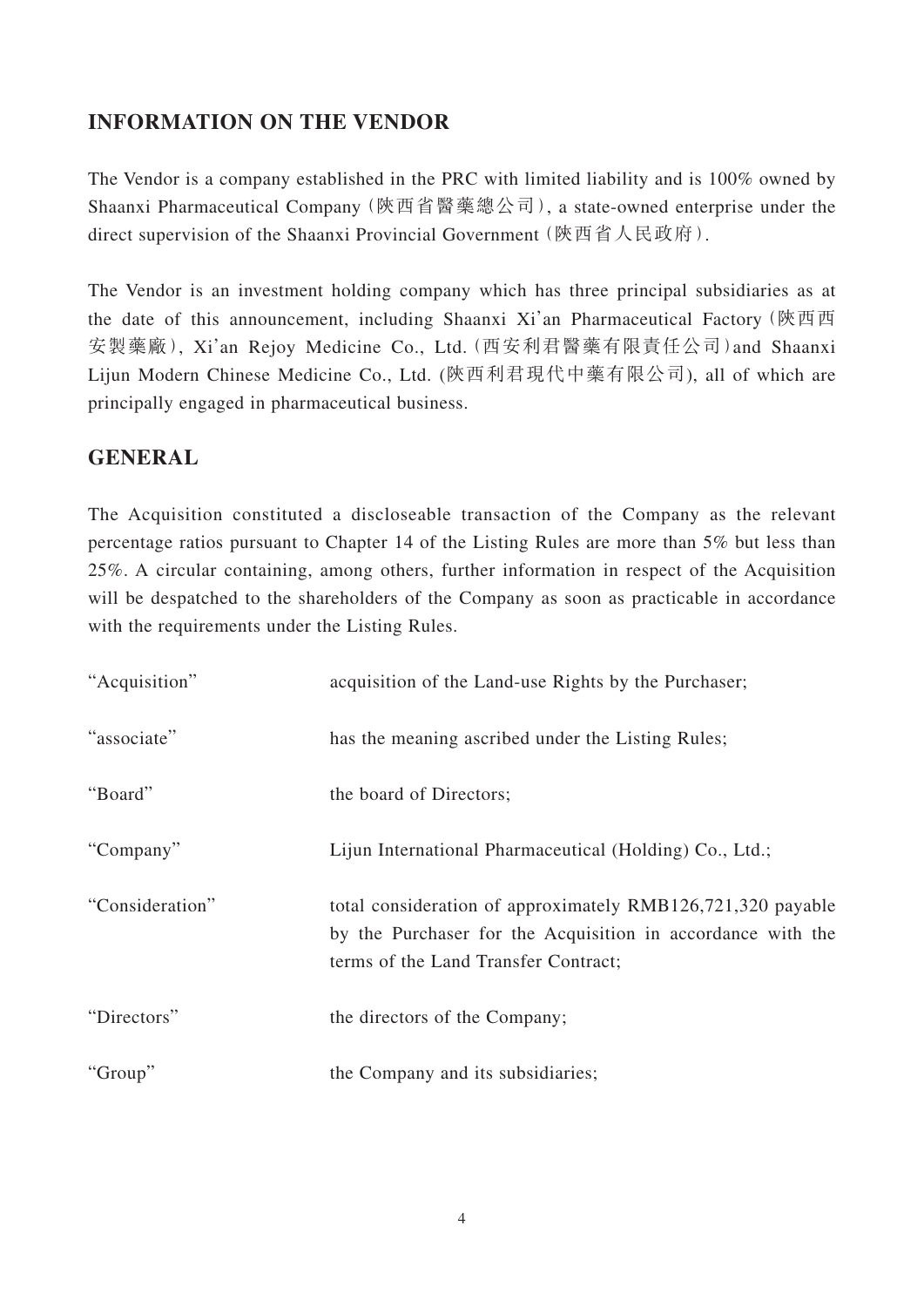| "Independent Third<br>Parties" | independent third parties not connected with the Directors,<br>chief executive or substantial shareholders of the Company or<br>any of its subsidiaries or their respective associates;                      |
|--------------------------------|--------------------------------------------------------------------------------------------------------------------------------------------------------------------------------------------------------------|
| "Land"                         | four parcels of land with an aggregate area of approximately<br>180,256.73 square meters located at Han Cheng Nan Lu, Lian<br>Hu Qu, Xi'an, PRC and Hong Guang Lu, Wang Si Zhen,<br>Chang'an Qu, Xi'an, PRC; |
| "Land-use Rights"              | the land use rights in respect of the Land with terms of use<br>commencing from 2001 and expiring in 2045 for 1 parcel of<br>Land and expiring in 2049 for the remainder;                                    |
| "Land Transfer<br>Contract"    | the Land Transfer Contract dated 9 December 2008 entered<br>into between the Vendor and the Purchaser in relation to the<br>Acquisition;                                                                     |
| "Listing Rules"                | the Rules Governing the Listing of Securities on The Stock<br>Exchange of Hong Kong Limited;                                                                                                                 |
| "PRC"                          | the People's Republic of China;                                                                                                                                                                              |
| "Purchaser/Xi'an<br>Lijun"     | 西安利君製藥有限責任公司(Xi'an Lijun Pharmaceutical Co.,<br>Ltd.), a limited liability company established in the PRC and a<br>direct wholly-owned subsidiary of the Company;                                            |
| "RMB"                          | Renminbi, the lawful currency of the PRC; and                                                                                                                                                                |
| "Vendor"                       | 利君集團有限責任公司 (Rejoy Group Limited Liability<br>Company), a limited liability company established in the PRC.                                                                                                   |

Unless otherwise specified, the RMB amount shown in this announcement have been translated into HK\$ at an exchange rate of HK\$113=RMB100 for indication purposes only.

> By order of the Board **Sze Wing Kin, Pierre** Company Secretary

Hong Kong, 9 December, 2008.